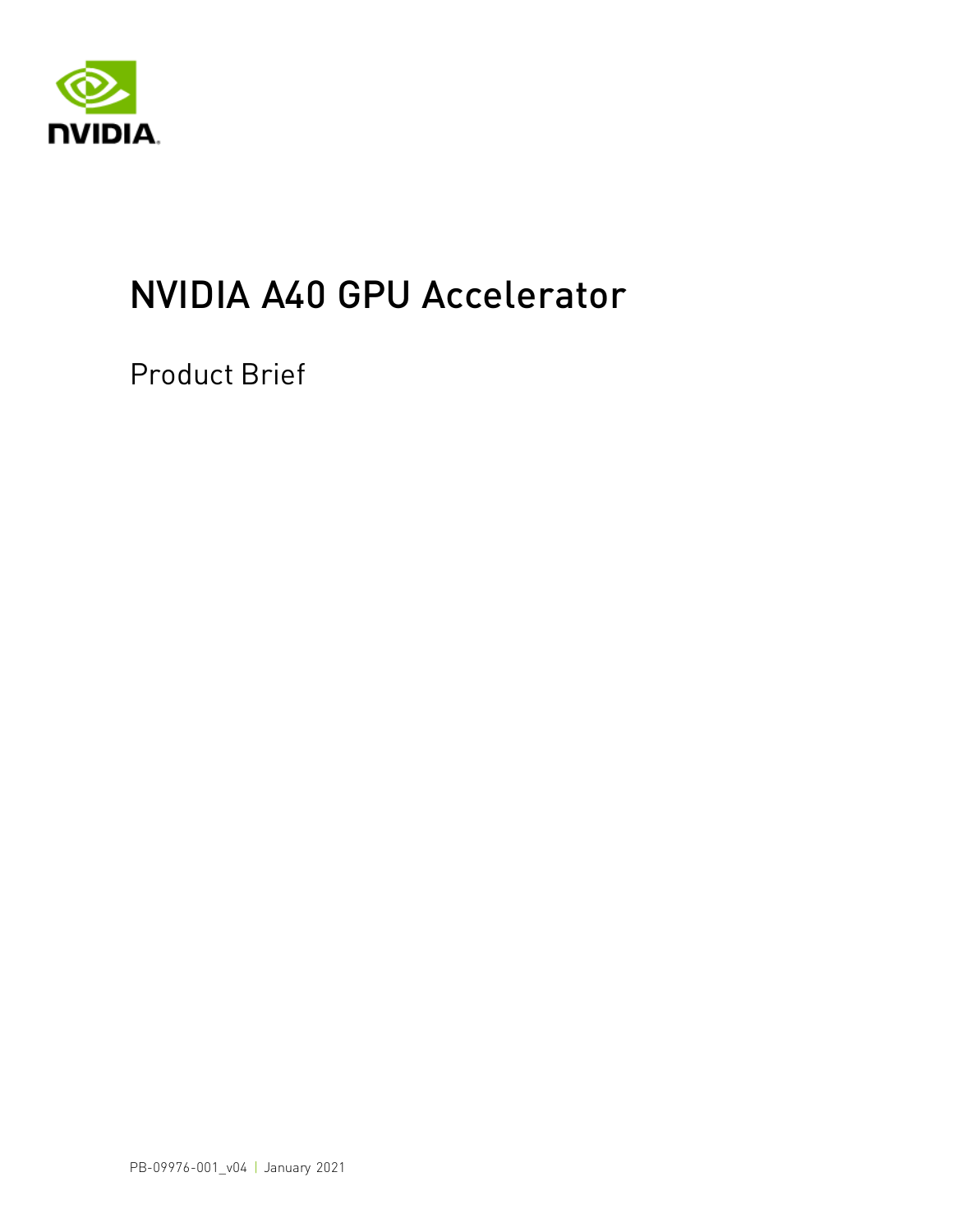### Document History

| <b>Version</b>  | Date              | <b>Authors</b>    | <b>Description of Change</b>                     |  |
|-----------------|-------------------|-------------------|--------------------------------------------------|--|
| 01              | May 29, 2020      | MD, VK,<br>MV, SM | Preliminary Information                          |  |
| 02 <sup>°</sup> | October 16, 2020  | VK, SM            | • Updated software features                      |  |
|                 |                   |                   | • Updated Max-Q section                          |  |
|                 |                   |                   | • Updated product name                           |  |
|                 |                   |                   | • General edits throughout                       |  |
| 03              | December 18, 2020 | VK, SM            | • Removed "Preliminary" from product brief       |  |
|                 |                   |                   | • Updated software specifications in Table 3     |  |
|                 |                   |                   | • Added "Display" section                        |  |
|                 |                   |                   | • Updated diagram in Figure 3                    |  |
| 04              | January 5, 2021   | MD, SM            | Removed confidential markings from product brief |  |

PB-09976-001\_v04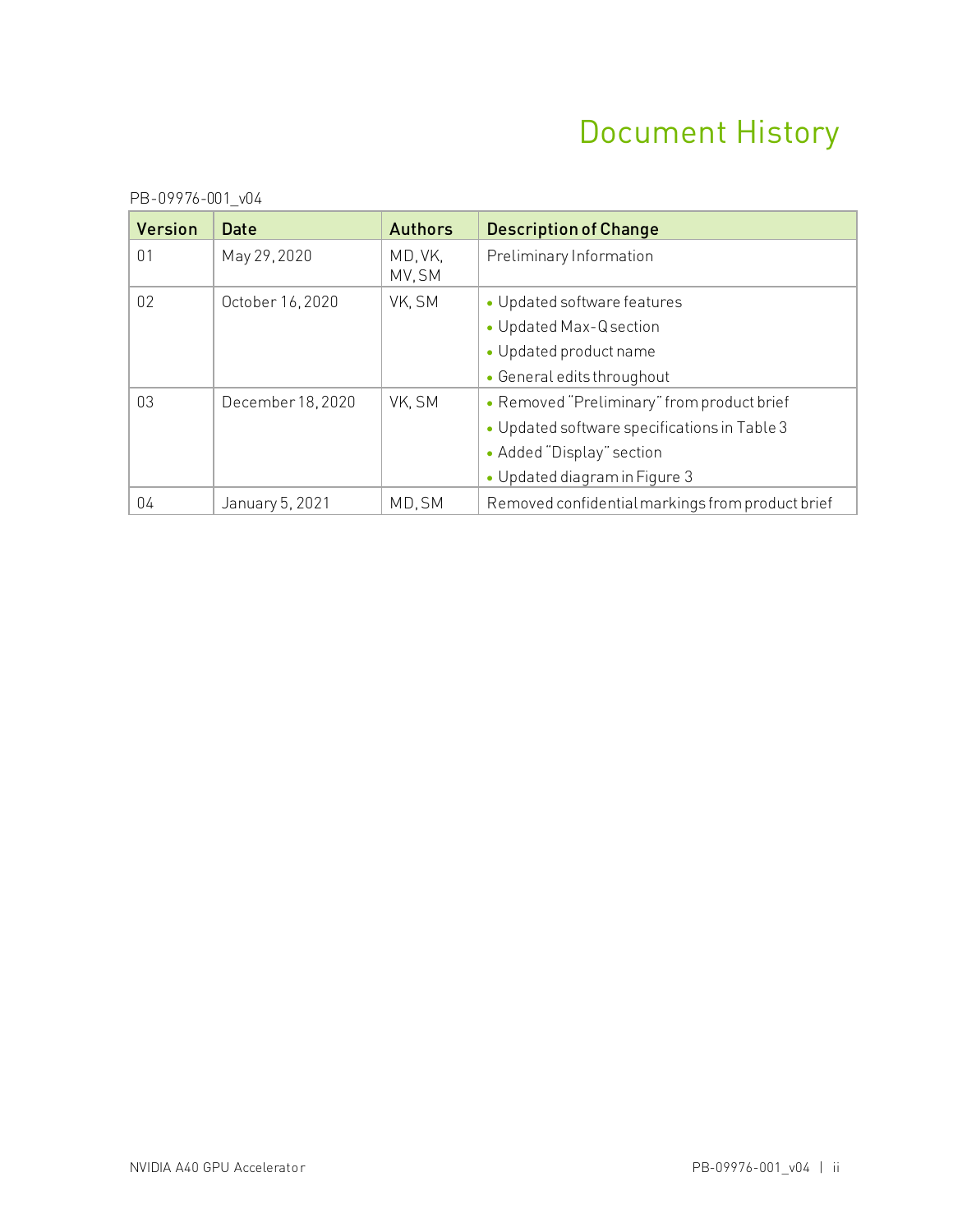### **Table of Contents**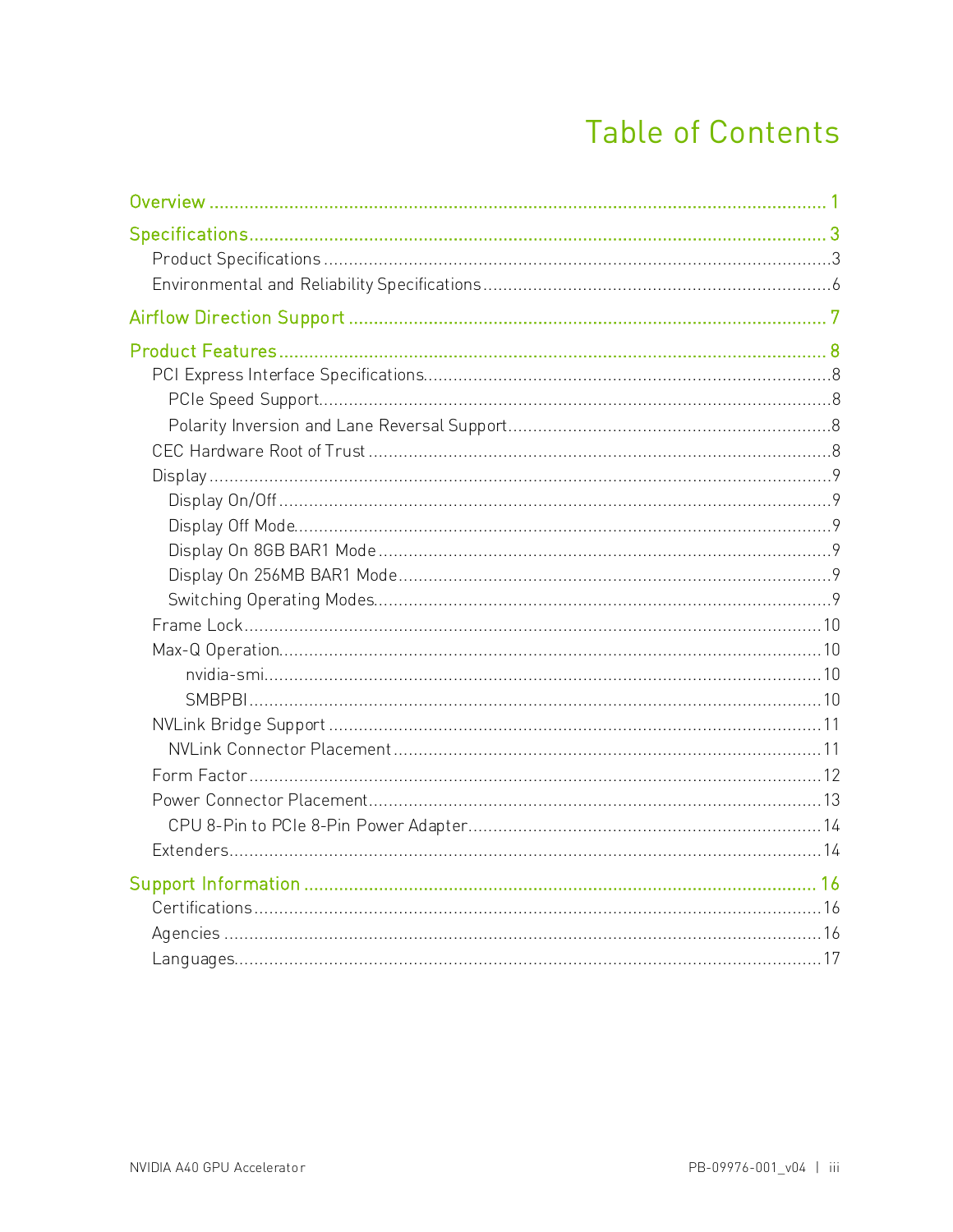# List of Figures

### List of Tables

| Table 3. |  |
|----------|--|
| Table 4. |  |
|          |  |
| Table 6. |  |
| Table 8. |  |
|          |  |
|          |  |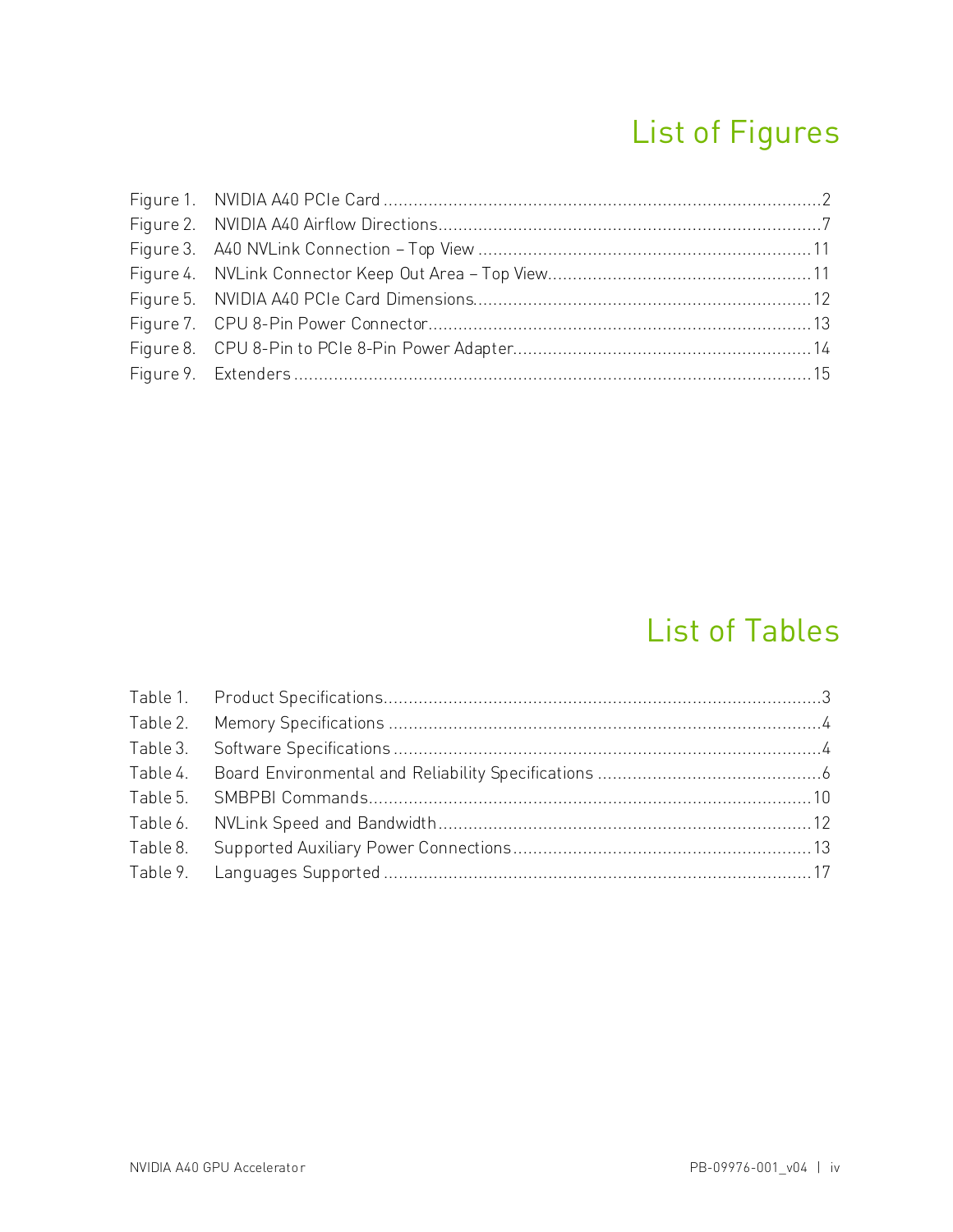# <span id="page-4-0"></span>Overview

The NVIDIA A40 is a full height, full-length (FHFL), dual-slot 10.5-inch PCI Express Gen4 graphics solution based on the state-of-the-art NVIDIA Ampere architecture. The card is passively cooled and capable of 300 W maximum board power.

The NVIDIA A40 supports the latest hardware-accelerated ray tracing, revolutionary AI features, advanced shading, and powerful simulation capabilities for a wide range of graphics and compute use cases in data center and edge server deployments, including batch rendering, virtual workstations, and deep learning training as well as inference workloads.

With 48 GB of GDDR6 memory (expandable to 96 GB with NVIDIA® NVLink®), even the most intense graphics or deep learning applications run with the highest level of performance, including those with very large data sets.

The NVIDIA A40 card enables use cases requiring either virtual or physical displays. By default, the GPU is configured to support virtual graphics and compute workloads (display off mode). A utility can be requested to enable support for specific use cases that require the physical display ports (display on modes), such as location-based entertainment and virtual studio production.

The card is designed to meet the requirements of NEBS Level 3 compliant servers and supports security features like secure boot with hardware root of trust.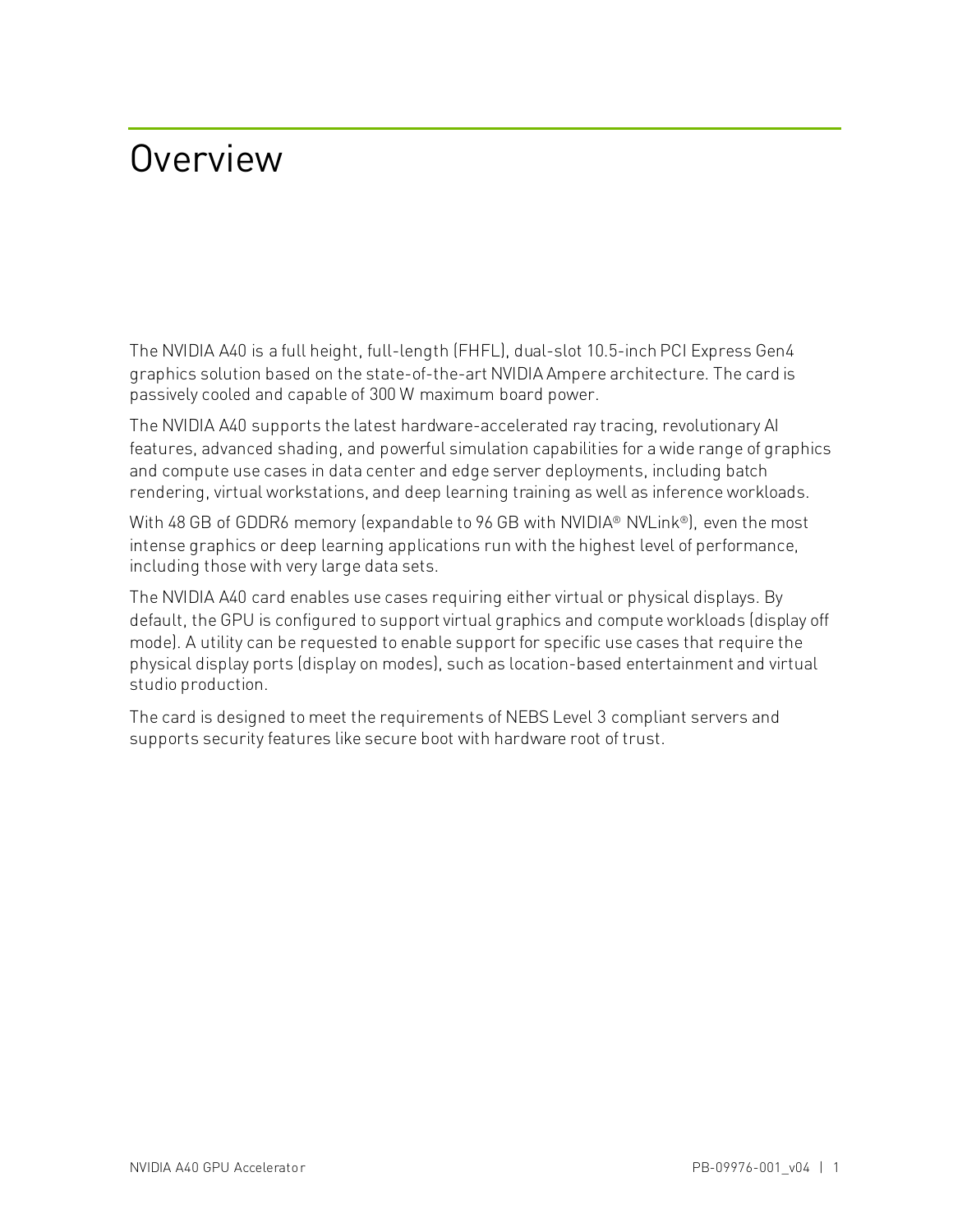

### <span id="page-5-0"></span>Figure 1. NVIDIA A40 PCIe Card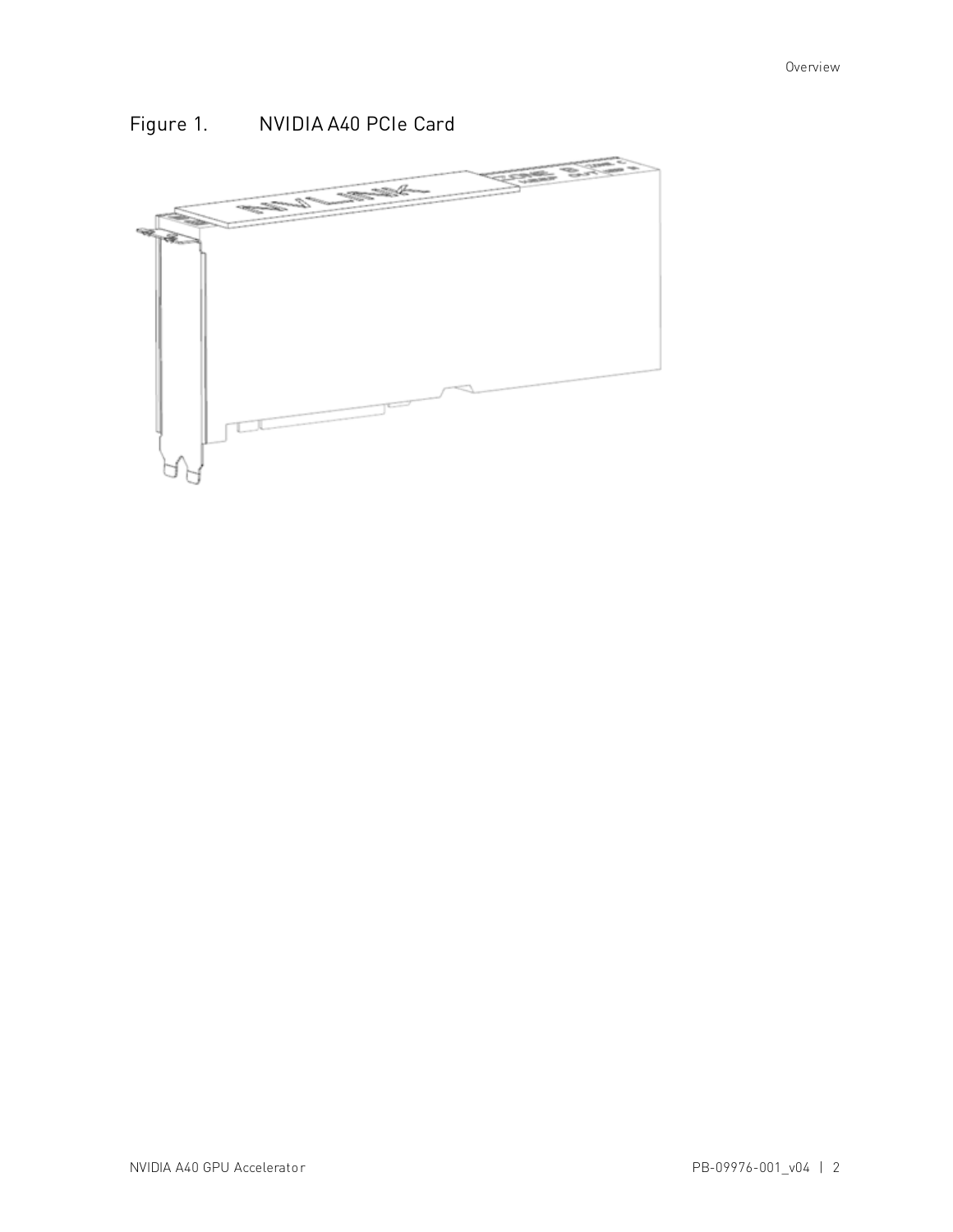# <span id="page-6-0"></span>Specifications

# <span id="page-6-1"></span>Product Specifications

Table 1 throug[h Table 3](#page-7-0) provides the product, memory, and software specifications for the NVIDIA A40 PCIe card.

| <b>Specification</b>   | <b>NVIDIA A40</b>                                    |
|------------------------|------------------------------------------------------|
| Product SKU            | PG133 SKU 200                                        |
|                        | NVPN: 699-2G133-0200-xxx                             |
| Total board power      | 300 W (default)                                      |
| Thermal solution       | Passive                                              |
| Mechanical form factor | Full-height, full-length (FHFL) 10.5-inch, dual-slot |
| <b>GPU SKU</b>         | GA102-895                                            |
| <b>PCI Device IDs</b>  | Device ID: 0x2235                                    |
|                        | Vendor ID: 0x10DE                                    |
|                        | Sub-VendorID: 0x10DE                                 |
|                        | Sub-System ID: 0x145A                                |
| <b>GPU</b> clocks      | Base: 1305 MHz                                       |
|                        | Boost: 1740 MHz                                      |
| <b>VBIOS</b>           | EEPROM size: 8 Mbit                                  |
|                        | UEFI: Supported                                      |
| PCI Express interface  | PCI Express 4.0 × 16                                 |
|                        | Lane and polarity reversal supported                 |
| Secure Boot            | Supported                                            |
| Zero Power             | Not supported                                        |
| <b>NEBS</b> readiness  | Supported                                            |
| Connectors and headers | One CPU 8-pin auxiliary power connector              |
|                        | Three DisplayPort connectors                         |
| Weight                 | Board: 990 Grams (excluding bracket and extenders)   |

<span id="page-6-2"></span>Table 1. Product Specifications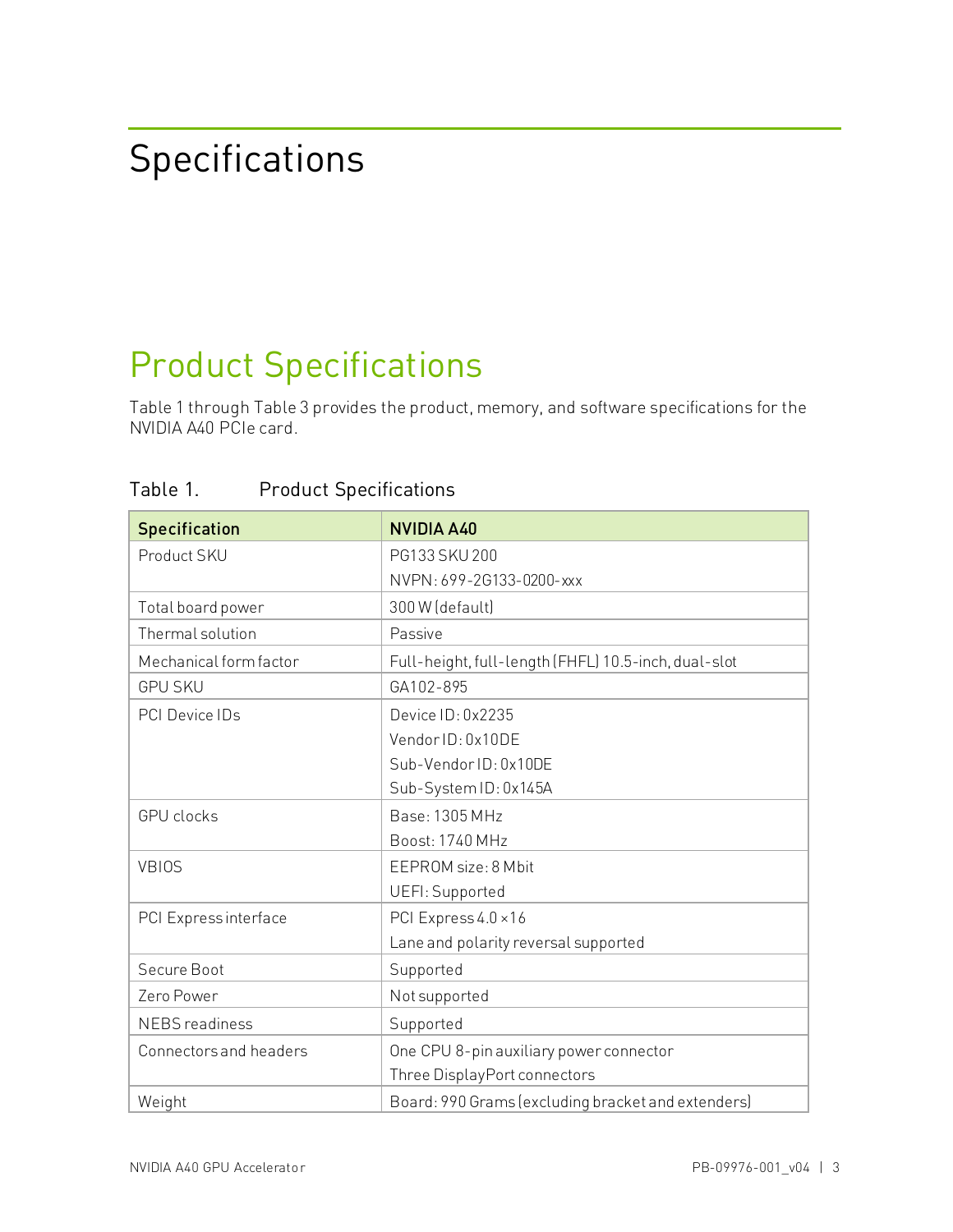| <b>Specification</b> | NVIDIA A40                     |
|----------------------|--------------------------------|
|                      | Bracket with screws: 20 Grams  |
|                      | Long offset extender: 64 Grams |
|                      | Straight extender: 39 Grams    |

Note:

<span id="page-7-1"></span>1 The allowable power range for Max-Q is 100 W to 300 W. Max-Q power and thermal levels must be qualified by the NVIDIA partner.

### Table 2. Memory Specifications

| <b>Specification</b>  | <b>Description</b> |
|-----------------------|--------------------|
| Memory clock          | 7250 MHz           |
| Memory type           | GDDR6              |
| Memory size           | 48 GB              |
| Memory bus width      | 384 bits           |
| Peak memory bandwidth | Up to $696$ GB/s   |

### <span id="page-7-0"></span>Table 3. Software Specifications

| <b>Specification</b>            | <b>Description</b>                                       |
|---------------------------------|----------------------------------------------------------|
| SR-IOV support                  | Supported -- 32 VF (virtual functions)                   |
| BAR address (physical function) | <b>BAR0: 16 MiB</b>                                      |
|                                 | BAR1: 64 GiB (Display Off mode; default)                 |
|                                 | BAR1: 8 GiB (Display On, 8 GB BAR1 mode)                 |
|                                 | BAR1: 256 MiB (Display On, 256 MB BAR1 mode)             |
|                                 | BAR3: 32 MiB                                             |
| BAR address (virtual function)  | Display Off Mode (default):                              |
|                                 | • BAR0: 8 MiB (32 VF x 256 KiB)                          |
|                                 | • BAR1: 64 GiB, 64-bit (32 VF x 2 GiB)                   |
|                                 | • BAR3: 1 GiB, 64-bit (32 VF x 32 MiB)                   |
|                                 | Display On Modes:                                        |
|                                 | • VF BAR sizes are not applicable to Display On<br>modes |
| Message signaled interrupts     | MSI-X: Supported                                         |
|                                 | MSI:<br>Not supported                                    |
| Multi-Instance GPU (MIG)        | Not supported                                            |
| ARI Forwarding                  | Supported                                                |
| Driver Support                  | R460.16 or later                                         |
| <b>CEC</b> Firmware             | v5.01 orlater                                            |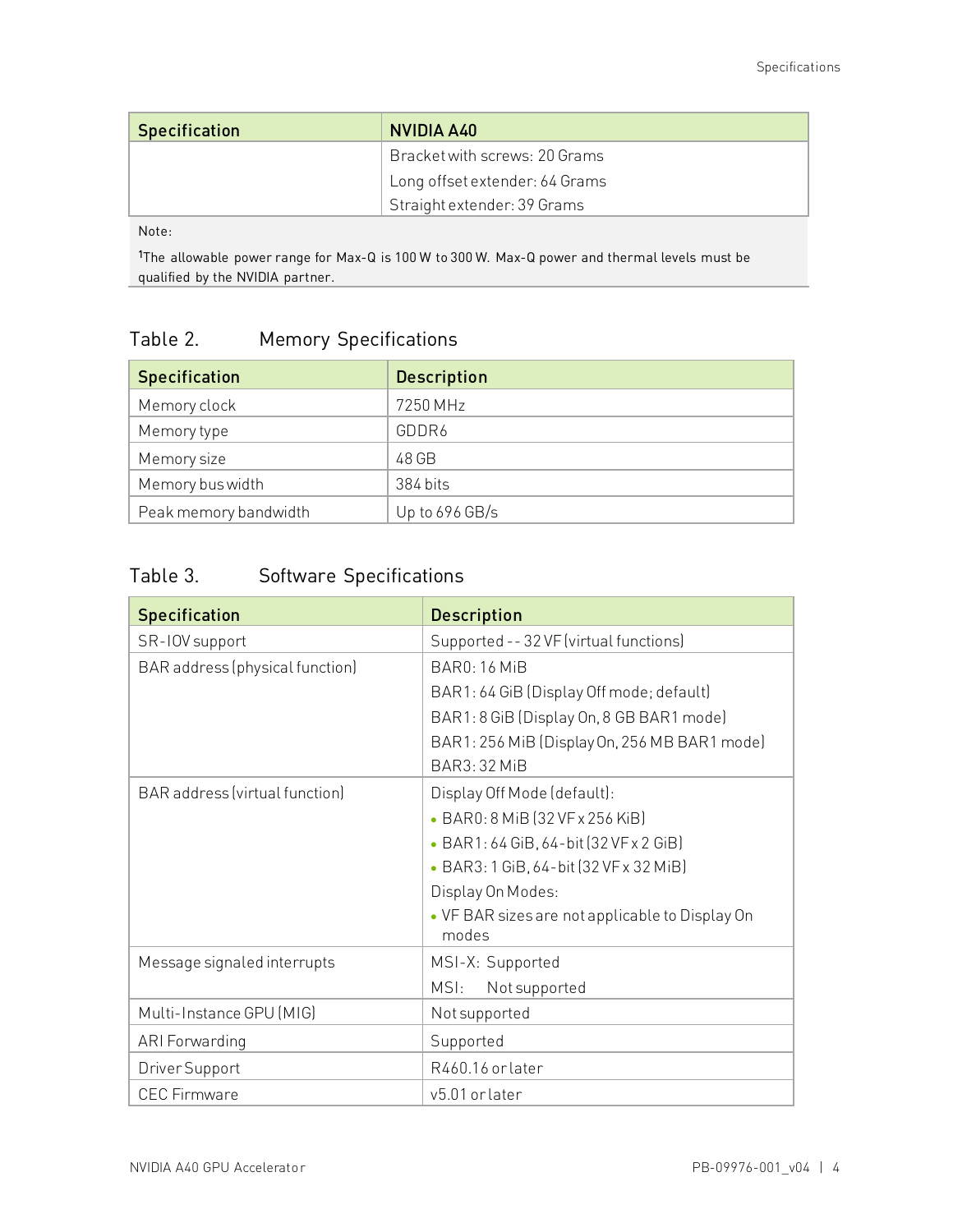| <b>Specification</b>              | <b>Description</b>                                 |
|-----------------------------------|----------------------------------------------------|
| NVIDIA® CUDA® Support             | CUDA 11.2 or later                                 |
| Virtual GPU Software Support      | Supports vGPU 12.0 or later                        |
| NVIDIA® NGC-Ready™ Test Suite     | NGC-Next Certification 2.x or later                |
| Operating modes                   | Display Off mode (default)                         |
|                                   | Display On, 8 GB BAR1 mode                         |
|                                   | Display On, 256 MB BAR1 mode                       |
| PCI class code                    | 0x03 - Display Controller                          |
| PCI sub-class code                | 0x02-3D Controller                                 |
| Primary Boot Device Capability    | Not supported in either operating mode             |
| <b>ECC Support</b>                | Enabled (by default); can be disabled via software |
| SMBus (8-bit address)             | 0x9E (write), 0x9F (read)                          |
| SMBus direct access               | Supported                                          |
| SMBus Post Box Interface (SMBPBI) | Supported                                          |

Note:

1The KiB, MiB and GiB notation emphasizes the "power of two" nature of the values. Thus,

- 256 KiB =  $256 \times 1024$
- 16 MiB =  $16 \times 1024^2$
- $64$  GiB =  $64 \times 1024^3$

The operator is given the option to configure this power setting to be persistent across driver reloads or to revert to default power settings upon driver unload.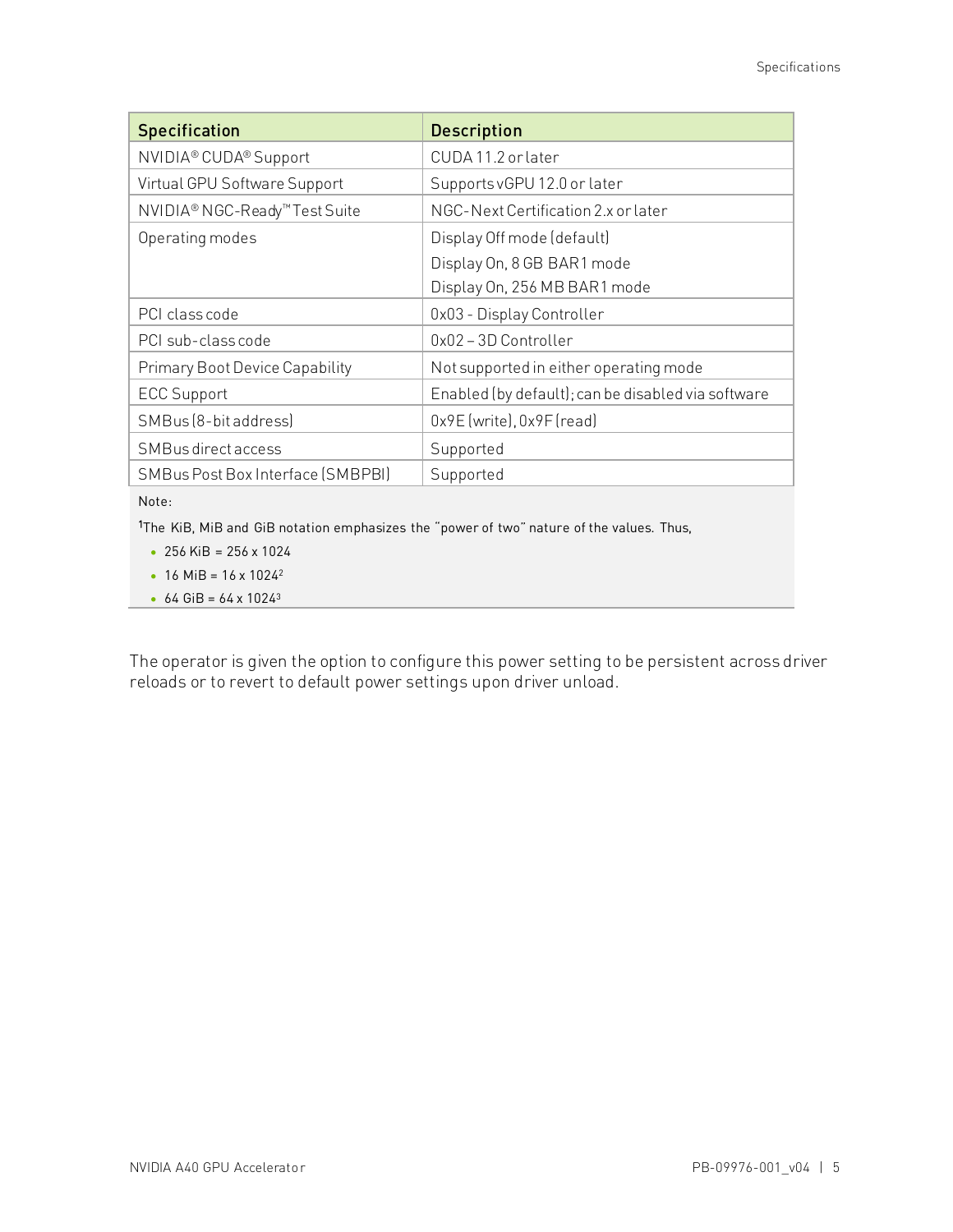# <span id="page-9-0"></span>Environmental and Reliability Specifications

<span id="page-9-1"></span>[Table 4](#page-9-1) provides the environment conditions specifications for the NVIDIA A40 card.

Table 4. Board Environmental and Reliability Specifications

| <b>Specification</b>              | <b>Description</b>                                         |  |
|-----------------------------------|------------------------------------------------------------|--|
| Ambient operating temperature     | $0 °C$ to $55 °C$                                          |  |
| Storage temperature               | $-40$ °C to $75$ °C                                        |  |
| Operating humidity                | 5% to 95% relative humidity                                |  |
| Storage humidity                  | 5% to 95% relative humidity                                |  |
| Mean time between failures (MTBF) | Uncontrolled environment <sup>1</sup> : TBD hours at 35 °C |  |
|                                   | Controlled environment <sup>2</sup> : TBD hours at 35 °C   |  |

Notes:

1 Some environmental stress with limited maintenance (GF35).

2 No environmental stress with optimum operation and maintenance (GB35).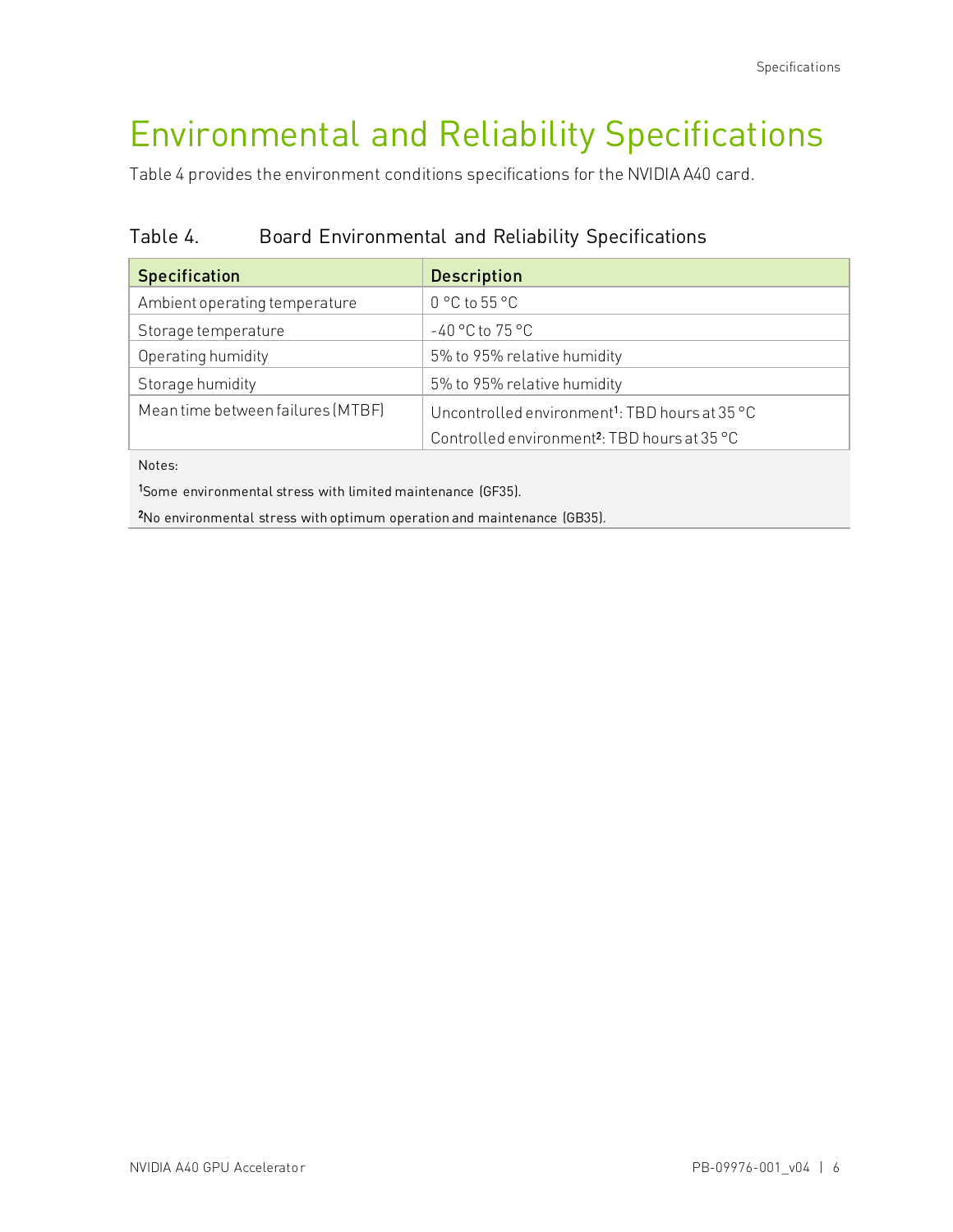# <span id="page-10-0"></span>Airflow Direction Support

The NVIDIA A40 PCIe card employs a bidirectional heat sink, which accepts airflow either leftto-right or right-to-left directions.



#### <span id="page-10-1"></span>Figure 2. NVIDIA A40 Airflow Directions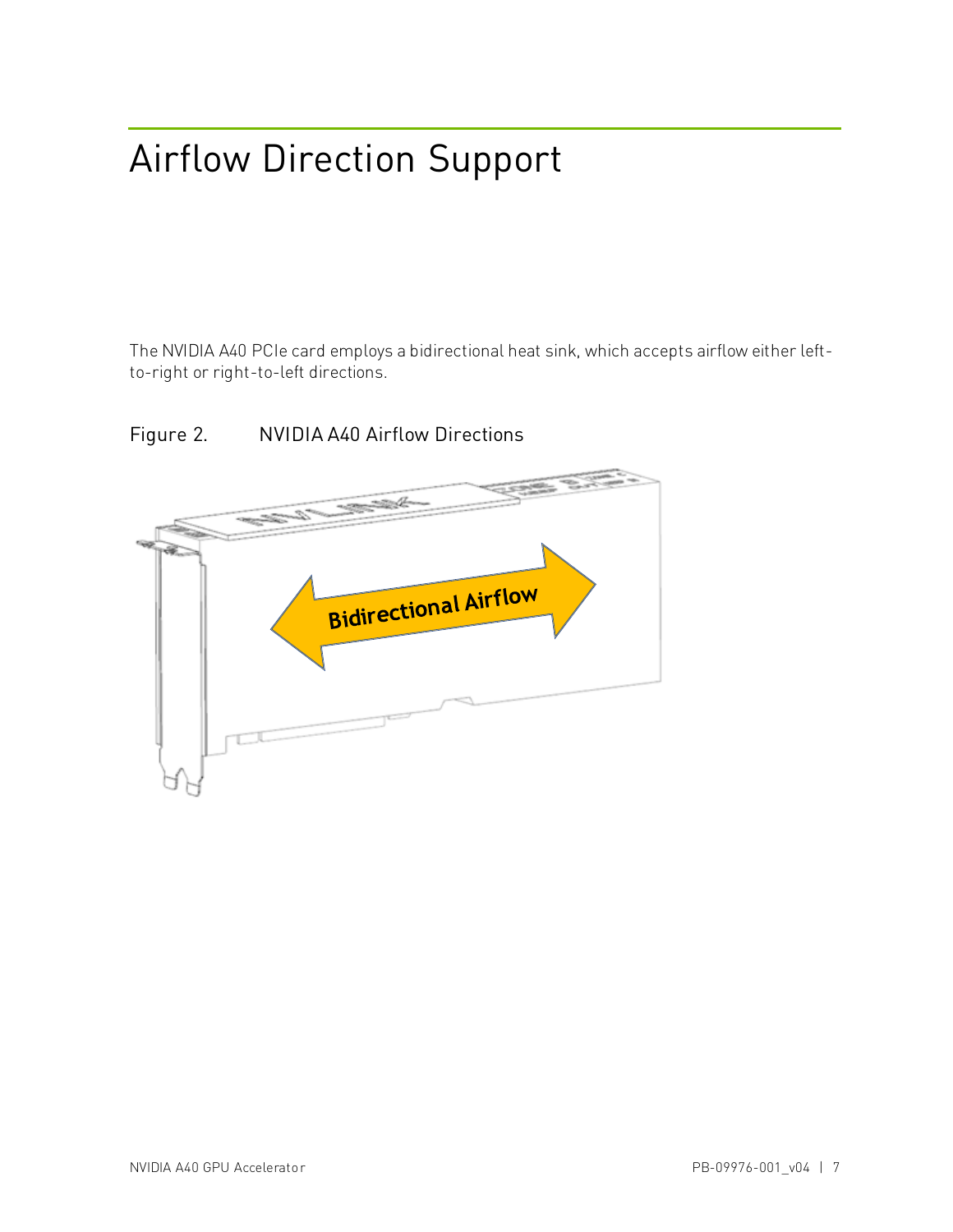# <span id="page-11-0"></span>Product Features

# <span id="page-11-1"></span>PCI Express Interface Specifications

The following sub-sections describe the PCIe interface specifications for the NVIDIA A40 PCIe card.

### <span id="page-11-2"></span>PCIe Speed Support

The A40 card supports PCIe Gen4 and PCIe Gen link training. For optimal graphics processing unit (GPU) performance, a Gen4 ×16 connection is recommended, but a Gen4 ×8 or Gen3 ×16 link connection is supported as well. Use of a Gen3 ×8 link connection is not recommended.

### <span id="page-11-3"></span>Polarity Inversion and Lane Reversal Support

Lane Polarity Inversion, as defined in the PCIe specification, is supported on the A40 PCIe card.

# <span id="page-11-4"></span>CEC Hardware Root of Trust

The NVIDIA A40 provides secure boot capability via CEC. Implementing code authentication, rollback protection and key revocation, the CEC device authenticates the contents of the GPU firmware ROM before permitting the GPU to boot from its ROM.

It also provides out-of-band (OOB) secure firmware update, secure application processor recovery, and remote attestation.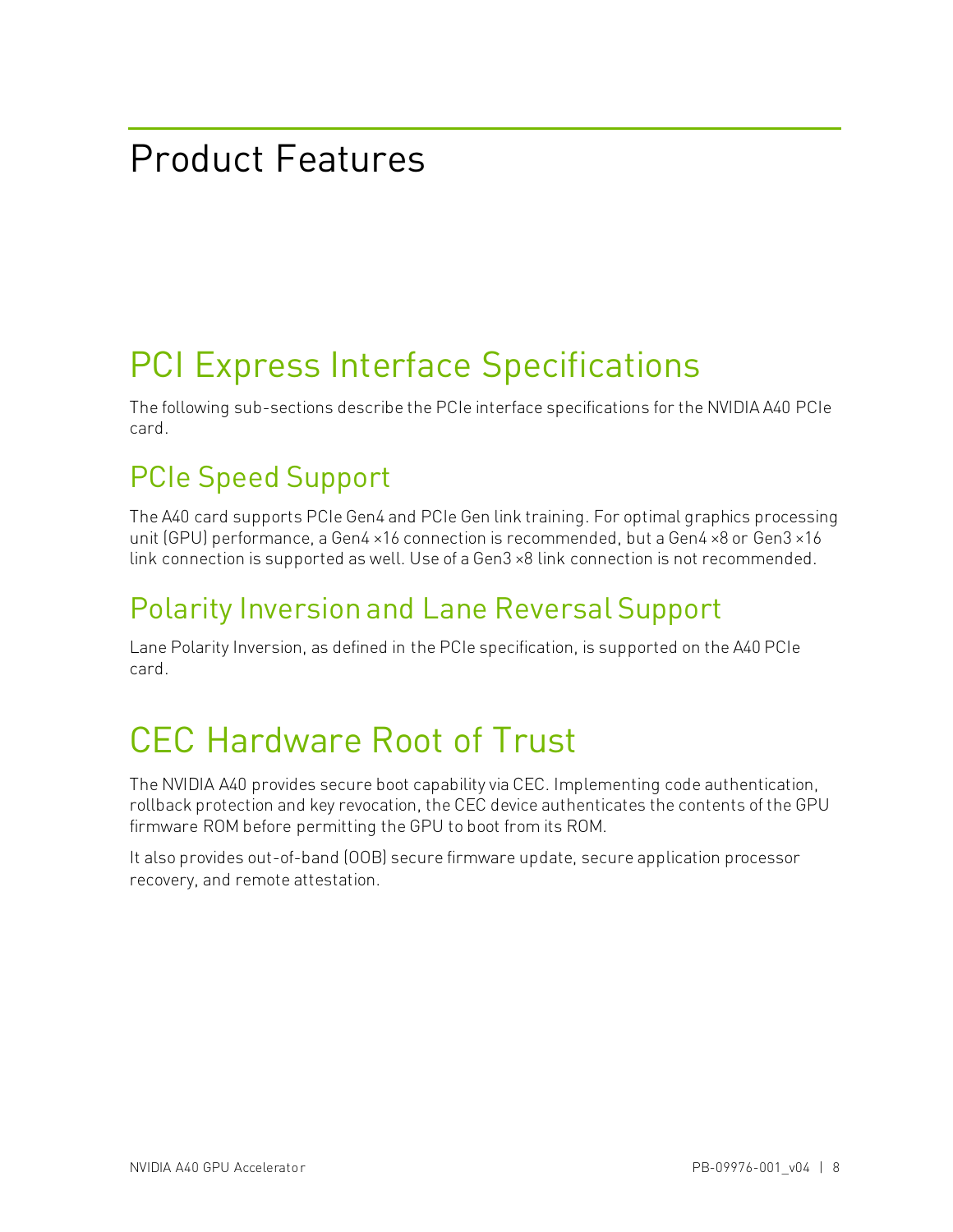# <span id="page-12-0"></span>**Display**

This section details the operating modes for NVIDIA A40.

### <span id="page-12-1"></span>Display On/Off

The A40 PCIe card supports three operating modes:

- ▶ Display Off Mode (default)
- Display On, 8 GB BAR1 Mode
- Display On, 256 MB BAR1 Mode

### <span id="page-12-2"></span>Display Off Mode

The default mode on NVIDIA A40 is Display Off Mode. This supports SR-IOV and is required to run NVIDIA Virtual GPU software. NVIDIA A40 with NVIDIA RTX™ Virtual Workstation (vWS) software enables the user to tackle massive datasets, large 3D models, and complex designs with scaled memory and performance. NVIDIA A40 supports all four editions of NVIDIA virtual GPU software: NVIDIA vWS, NVIDIA Virtual Applications (vApps), NVIDIA Virtual PC (vPC), and NVIDIA Virtual Compute Server (vCS).

### <span id="page-12-3"></span>Display On 8GB BAR1 Mode

The Display On, 8GB BAR1 mode is the recommended configuration for scalable visualization system deployments. In this mode, the NVIDIA A40 card requires a BAR1 size of 8GB and can drive up to four VESA® DisplayPort™ monitors via the integral DisplayPort (DP) connectors on the card's bracket.

Synchronizing content across multiple monitors driven from different A40 cards is accomplished by use of the NVIDIA® Quadro® Sync II card.

### <span id="page-12-4"></span>Display On 256MB BAR1 Mode

The Display On, 256 MB BAR1 mode is the recommended configuration for professional desktop systems. In this mode, the NVIDIA A40 card can drive up to four DisplayPort monitors via the integral DisplayPort (DP) connectors on the card's bracket.

Synchronizing content across multiple monitors driven from different A40 cards is accomplished by use of the NVIDIA Quadro Sync II card.

### <span id="page-12-5"></span>Switching Operating Modes

For running NVIDIA A40 for Broadcast and Virtual production with Display ON, register on NVIDIA Developer Zone. System requirements should be checked prior to switching modes.

After switching modes, the system must be rebooted, after which the configured mode takes effect.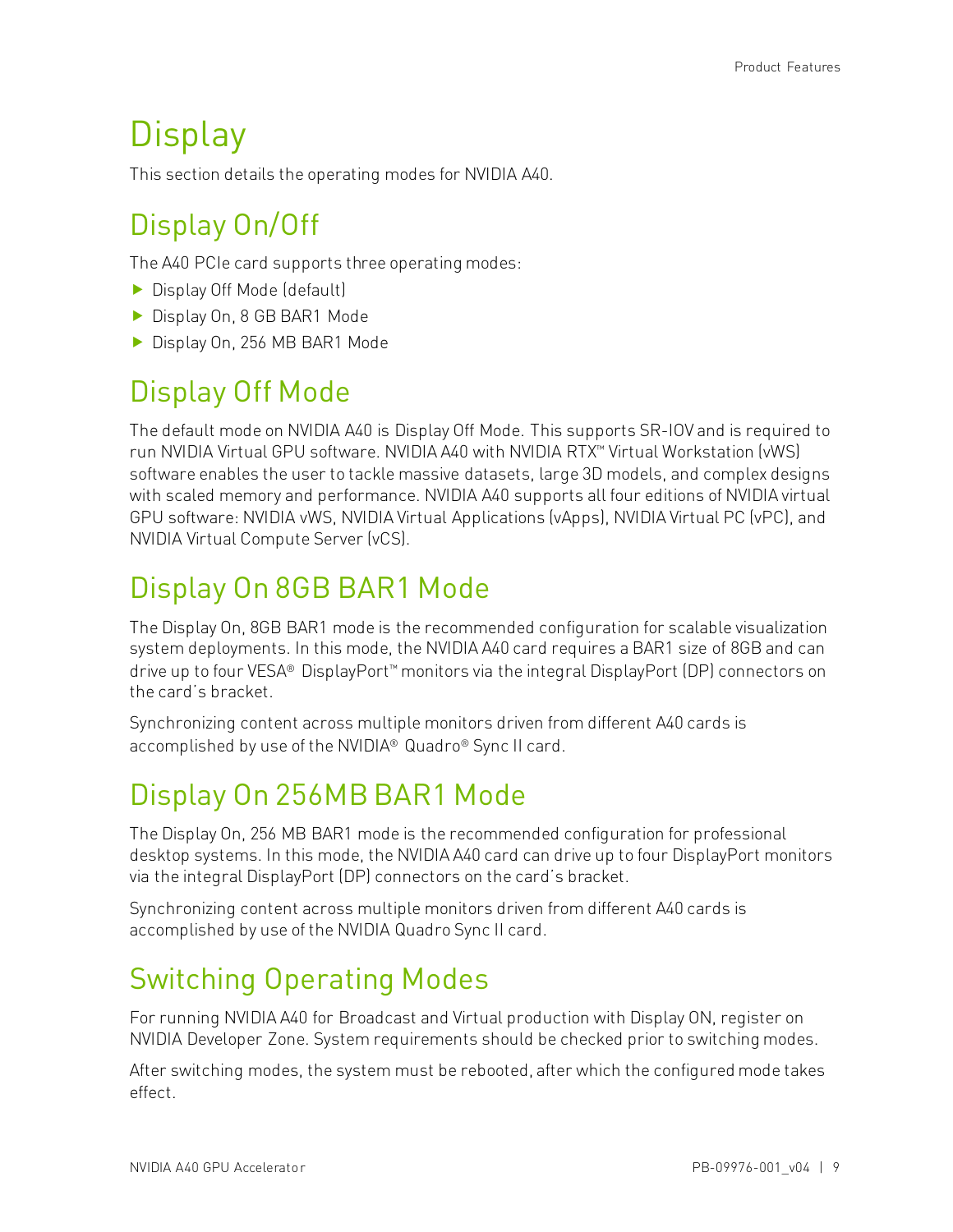## <span id="page-13-0"></span>Frame Lock

The NVIDIA A40 supports frame lock by use of the NVIDIA Quadro Sync II board. The A40 Frame Lock and Stereo connectors are on the north edge near the NVLink Bridge interface.

# <span id="page-13-1"></span>Max-Q Operation

Configuring for Max-Q operation optimizes for GPU performance per watt. Max-Q operation is applicable to either operating mode of the A40 card and can be enabled through setting the power limit to the specified Max-Q board power rating. The Max-Q point may vary with a workload from 100 W to 300 W.

### <span id="page-13-2"></span>nvidia-smi

nvidia-smi is an in-band monitoring tool provided with the NVIDIA driver and can be used to set the maximum power consumption with driver running in persistence mode. An example command to enable Max-Q with a power limit of 140 W is shown:

nvidia-smi -pm 1 nvidia-smi -pl 140

To restore the A40 back to its default TDP power consumption, either the driver module can be unloaded and reloaded, or the following command can be issued: nvidia-smi -pl 300

### <span id="page-13-3"></span>**SMBPBI**

An out-of-band channel exists through the SMBus Post-Box Interface (SMBPBI) protocol to set the power limit of the GPU, but this also requires that the NVIDIA driver be loaded for full functionality. Max-Q mode can be enabled through the following asynchronous command:

| <b>Specification</b> | Value                                  |
|----------------------|----------------------------------------|
| Opcode               | 10h - Submit/poll asynchronous request |
| Arg1                 | 0x01 - Set total GPU power limit       |
| Arg2                 | nxnn                                   |

#### <span id="page-13-4"></span>Table 5. SMBPBI Commands

The operator is given the option to configure this power setting to be persistent across driver reloads or to revert to default power settings upon driver unload.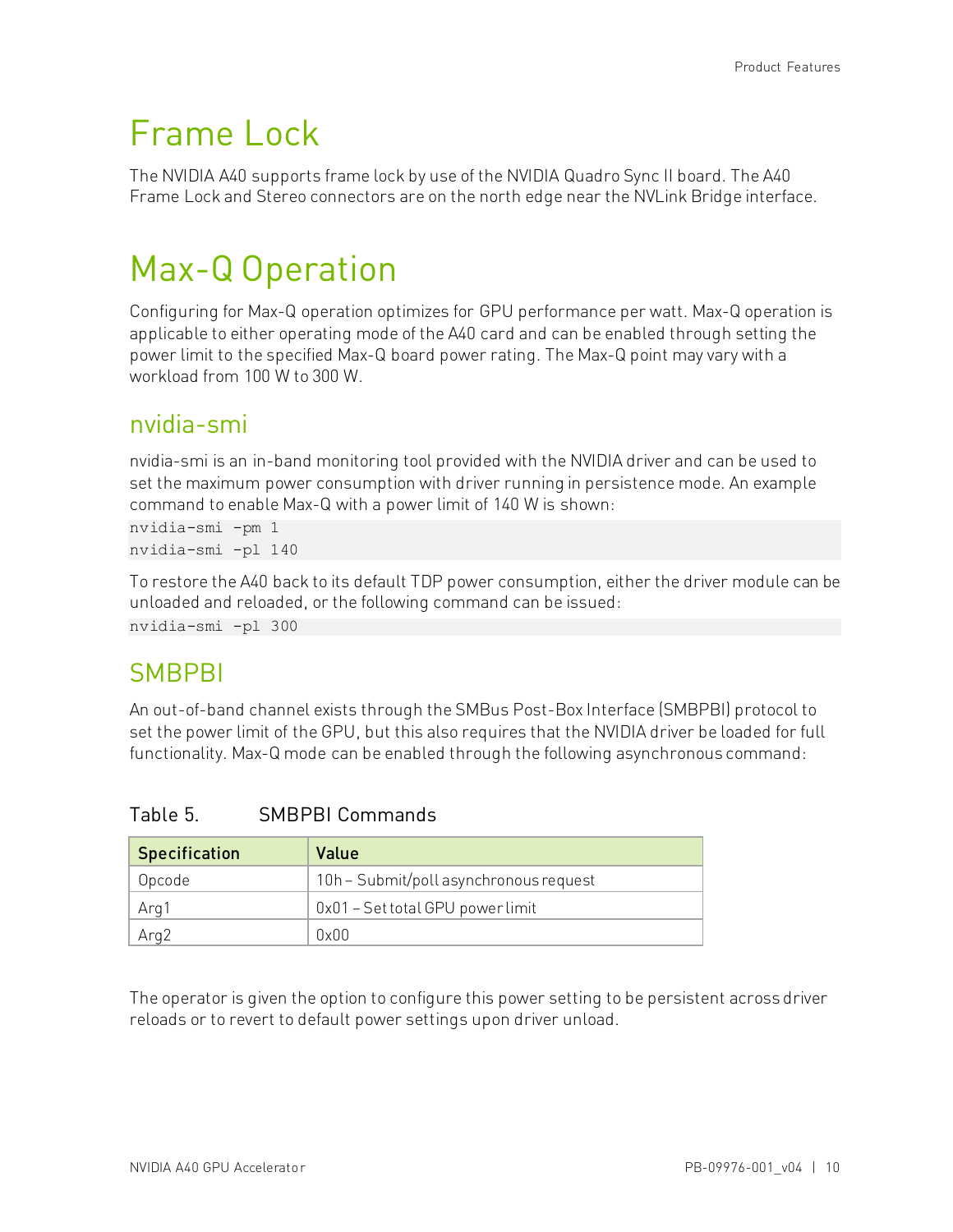## <span id="page-14-1"></span>NVLink Bridge Support

NVIDIA NVLink is a high-speed point-to-point peer transfer connection, where one GPU can transfer data to and receive data from one other GPU. The NVIDIA A40 card supports NVLink bridge connection with a single adjacent A40 card.

<span id="page-14-0"></span>The single attached bridge spans two PCIe slots[. Figure 3](#page-14-0) illustrates A40 NVLink connection.

#### Figure 3. A40 NVLink Connection – Top View



For systems that feature multiple CPUs, both A40 cards of a bridged card pair should be within the same CPU domain—that is, under the same CPU's topology. Ensuring this benefits workload application performance. There are exceptions, for example in a system with dual CPUs wherein each CPU has a single A40 PCIe card under it; in that case, the two A40 PCIe cards in the system may be bridged together.

A40 NVLink speed and bandwidth are given in the following table.

### <span id="page-14-2"></span>NVLink Connector Placement

[Figure 4](#page-14-3) shows the connector keep-out area for the NVLink bridge support of the A40 PCIe card.

#### <span id="page-14-3"></span>Figure 4. NVLink Connector Keep Out Area – Top View

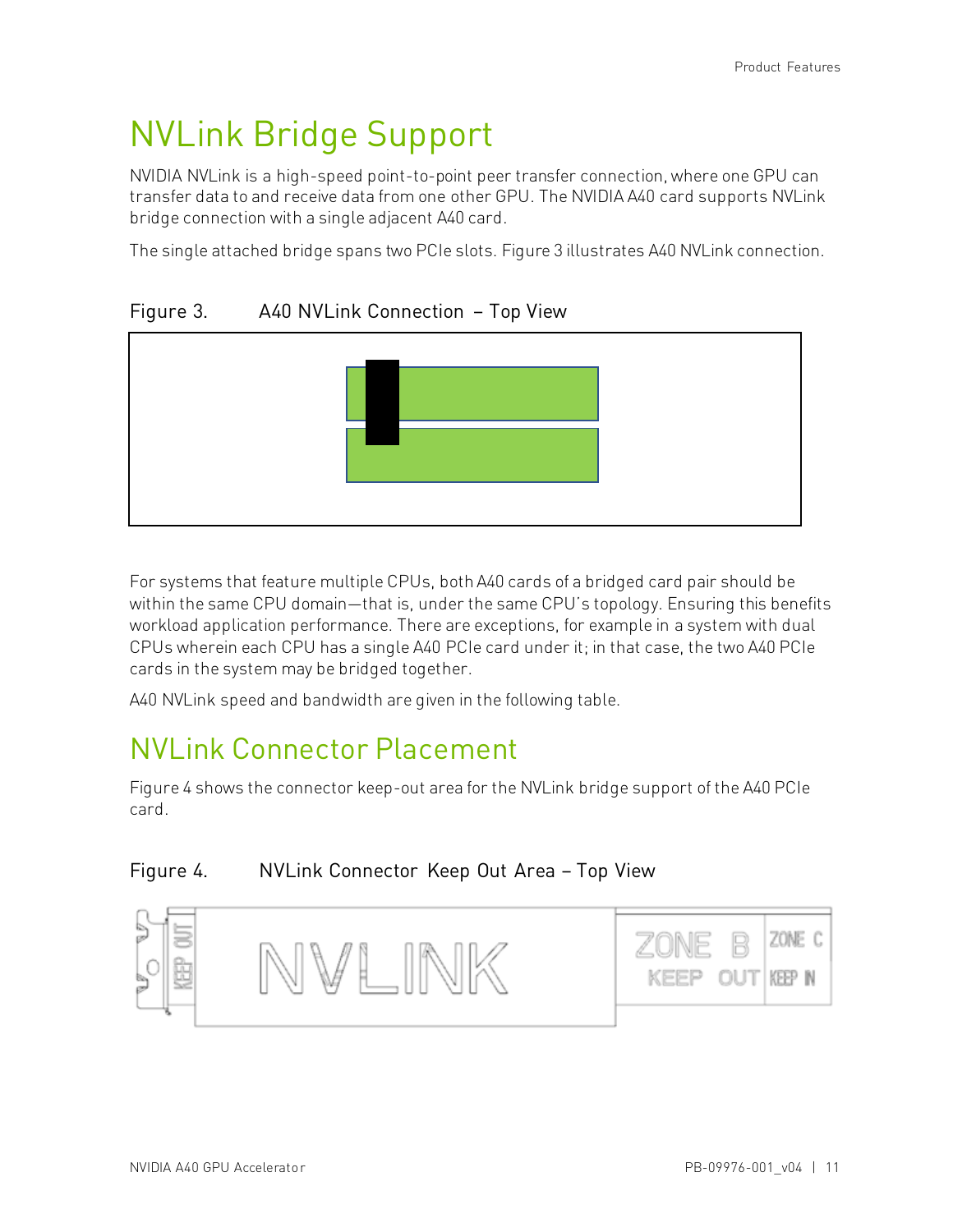The A40 PCIe card supports the 2-slot span NVLink bridge. NVIDIA A40 NVLink speed and bandwidth are given in the following table.

<span id="page-15-2"></span>Table 6. NVLink Speed and Bandwidth

| Parameter                                             | Value        |
|-------------------------------------------------------|--------------|
| Total NVLink bridges supported by NVIDIA A40          |              |
| NVLink links per bridge                               | 4            |
| Lanes per link                                        |              |
| Data rate per NVIDIA A40 NVLink lane (each direction) | 28.125 Gbps  |
| Total maximum NVLink bandwidth (bi-directional)       | $112.5$ GB/s |

Sufficient clearance must be provided both above the north edge of the card and behind the backside of the card's PCB to accommodate an NVIDIA A40 NVLink bridge. The clearance above the card's north edge should meet or exceed 2.5 mm. The backside clearance (from the PCB's rear surface) should meet or exceed 2.67 mm.

### <span id="page-15-0"></span>Form Factor

<span id="page-15-1"></span>In this product brief, nominal dimensions are shown.



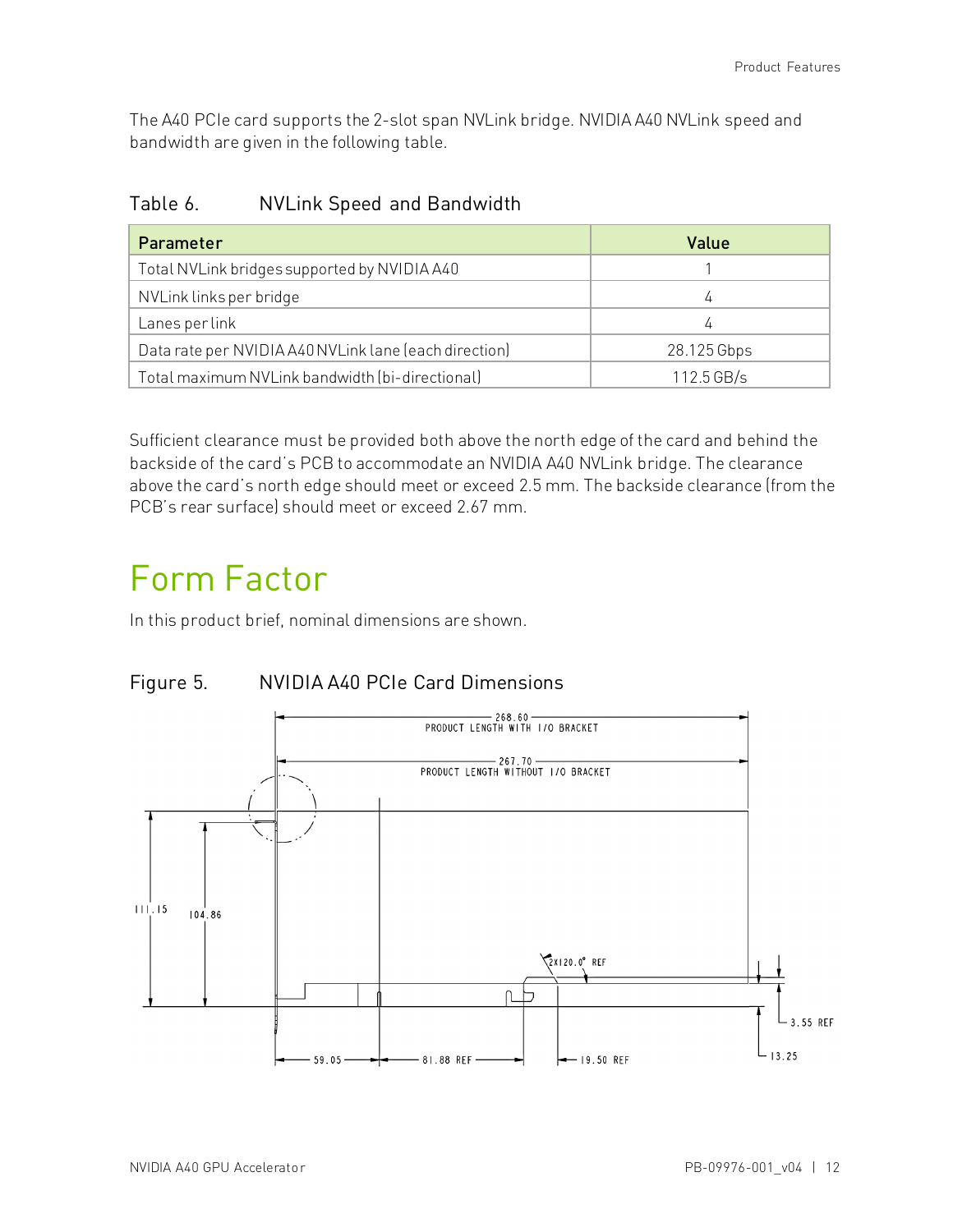### <span id="page-16-0"></span>Power Connector Placement

<span id="page-16-1"></span>The PCIe card provides a CPU 8-pin power connector on the east edge of the board.

#### Figure 6. CPU 8-Pin Power Connector



<span id="page-16-2"></span>[Table 8](#page-16-2) lists supported auxiliary power connections for the NVIDIA A40 PCIe card.

#### Table 7. Supported Auxiliary Power Connections

| <b>Board Connector</b> | <b>PSU Cable</b>    |
|------------------------|---------------------|
| CPU 8-pin              | 1x CPU 8-pin cable  |
| CPU 8-pin              | 2x PCIe 8-pin cable |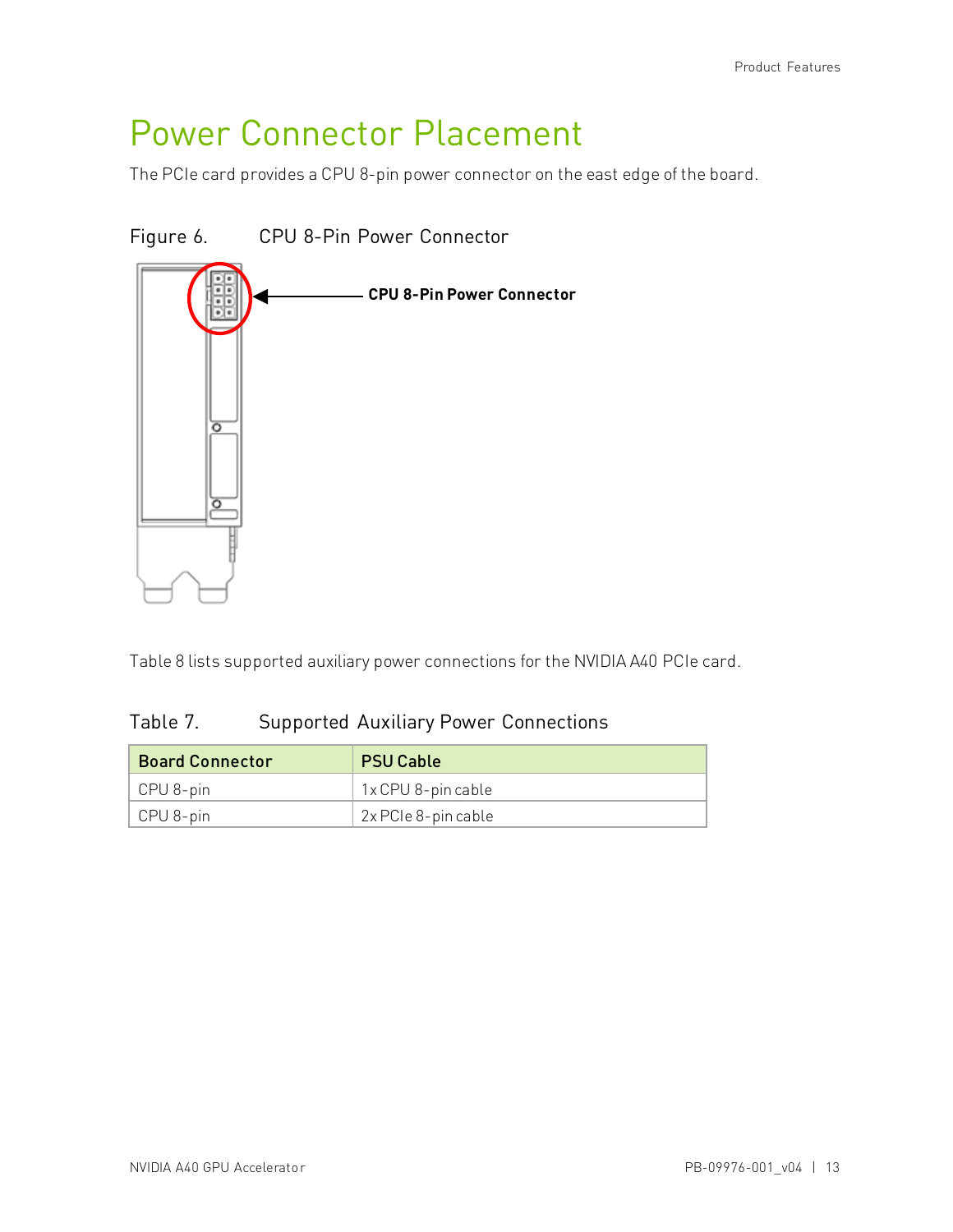### <span id="page-17-0"></span>CPU 8-Pin to PCIe 8-Pin Power Adapter

[Figure 8](#page-17-2) lists the pin assignments of the power adapter. Consult NVIDIA Applications Engineering for qualified suppliers of the power adapter.

<span id="page-17-2"></span>



### <span id="page-17-1"></span>Extenders

The NVIDIA A40 PCIe card provides two extender options shown i[n Figure 9.](#page-18-0)

- ▶ NVPN: 682-00003-5555-006 Long offset extender Card + extender = 339 mm
- ▶ NVPN: 682-00003-5555-007 Straight extender Card + extender = 312 mm

Using the standard NVIDIA extender ensures greatest forward compatibility with future NVIDIA product offerings.

If the standard extender will not work, OEMs may design a custom attach method using the extender mounting holes on the east edge of the PCIe card.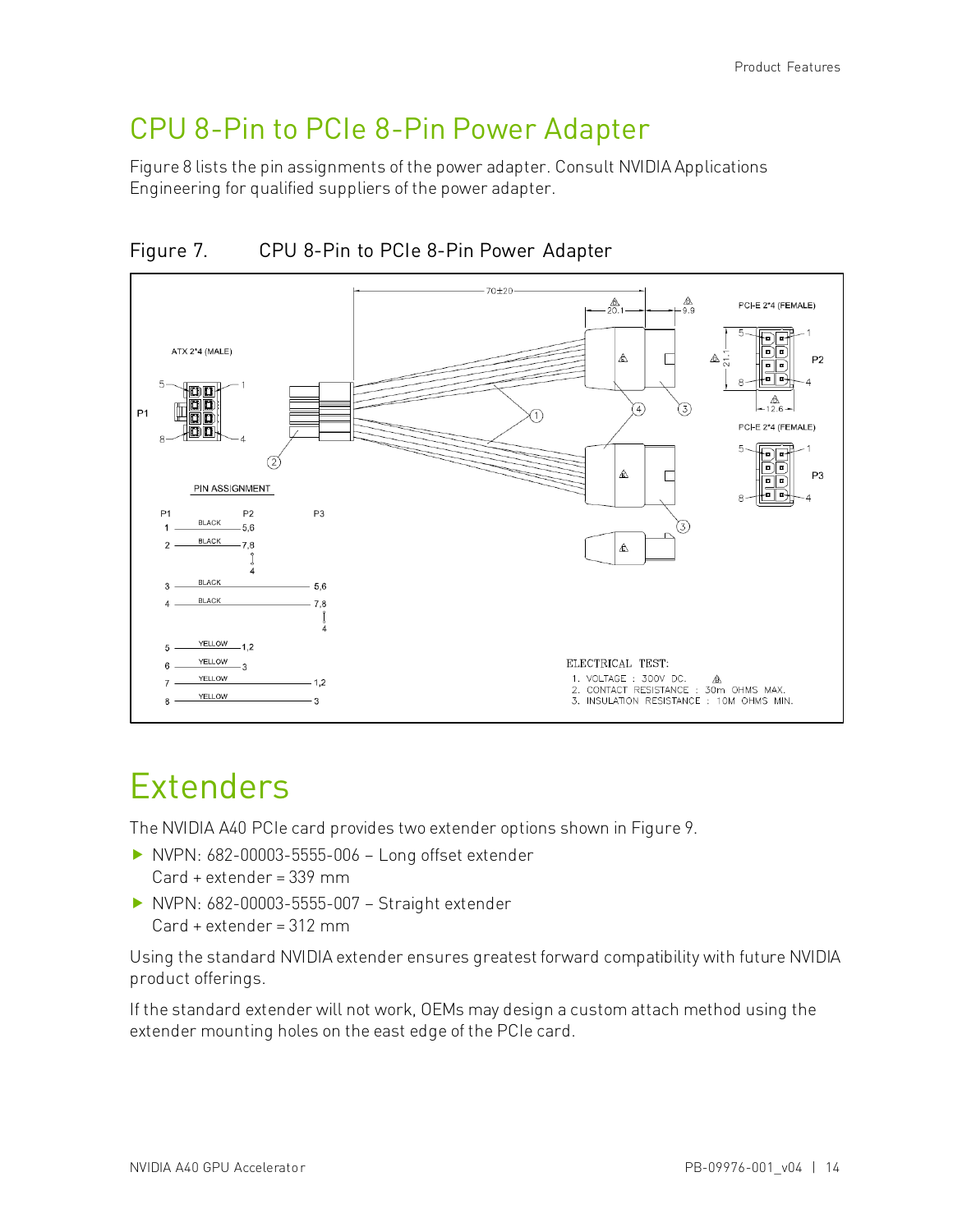### <span id="page-18-0"></span>Figure 8. Extenders



**LONG OFFSET EXTENDER** 



STRAIGHT EXTENDER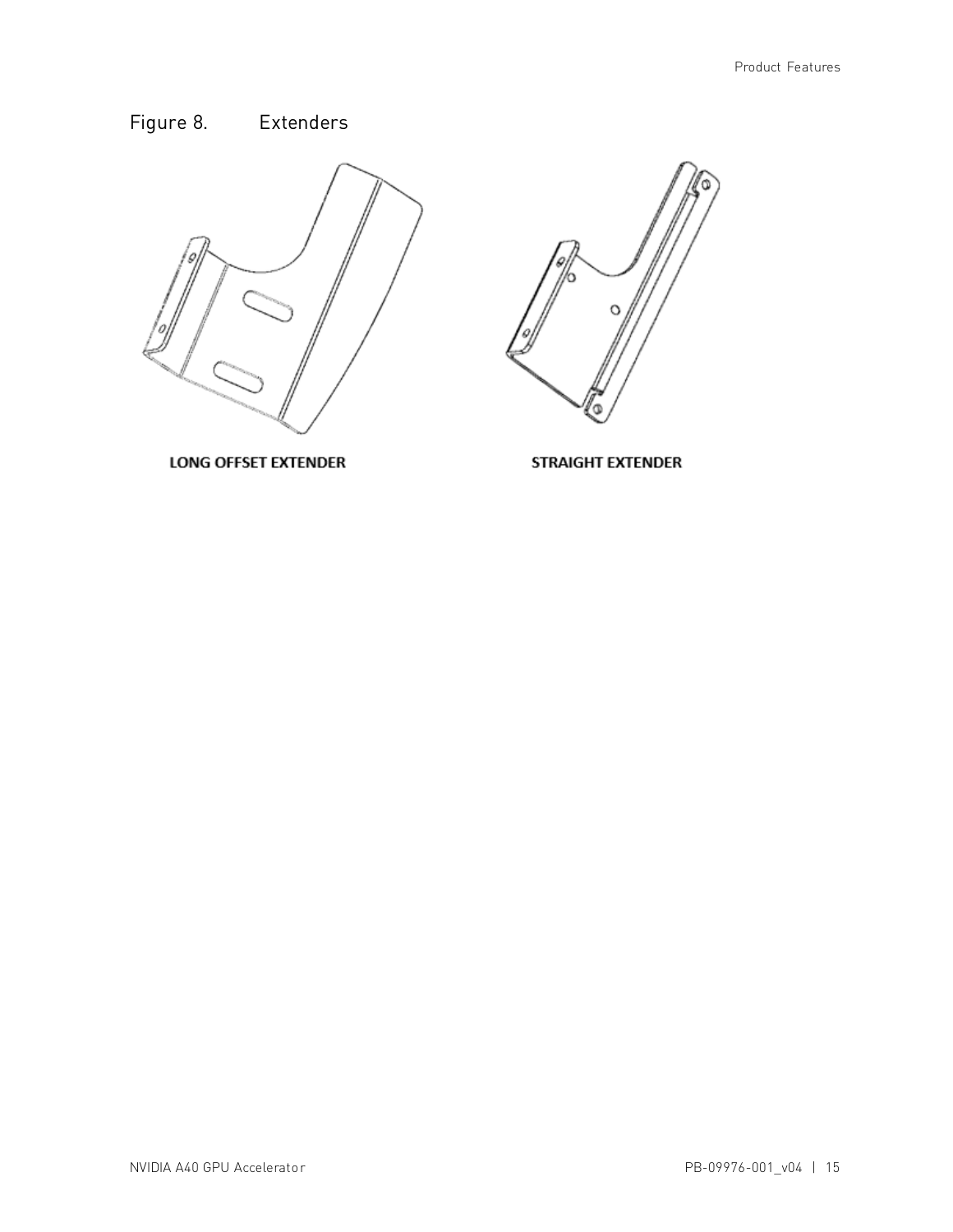# <span id="page-19-0"></span>Support Information

### <span id="page-19-1"></span>**Certifications**

- ▶ Windows Hardware Quality Lab (WHQL):
	- Certified Windows Server 2016, Windows Server 2019
	- Certified Windows Server 2008 R2, Windows Server 2012 R2
- ▶ Ergonomic requirements for office work W/VDTs (ISO 9241)
- ▶ EU Reduction of Hazardous Substances (EU RoHS)
- ▶ Joint Industry quide (J-STD) / Registration, Evaluation, Authorization, and Restriction of Chemical Substance (EU) – (JIG / REACH)
- Halogen Free (HF)
- <span id="page-19-2"></span>EU Waste Electrical and Electronic Equipment (WEEE)

# Agencies

- Australian Communications and Media Authority and New Zealand Radio Spectrum Management (RCM)
- Bureau of Standards, Metrology, and Inspection (BSMI)
- Conformité Européenne (CE)
- ▶ Federal Communications Commission (FCC)
- ▶ Industry Canada Interference-Causing Equipment Standard (ICES)
- Korean Communications Commission (KCC)
- ▶ Underwriters Laboratories (cUL, UL)
- ▶ Voluntary Control Council for Interference (VCCI)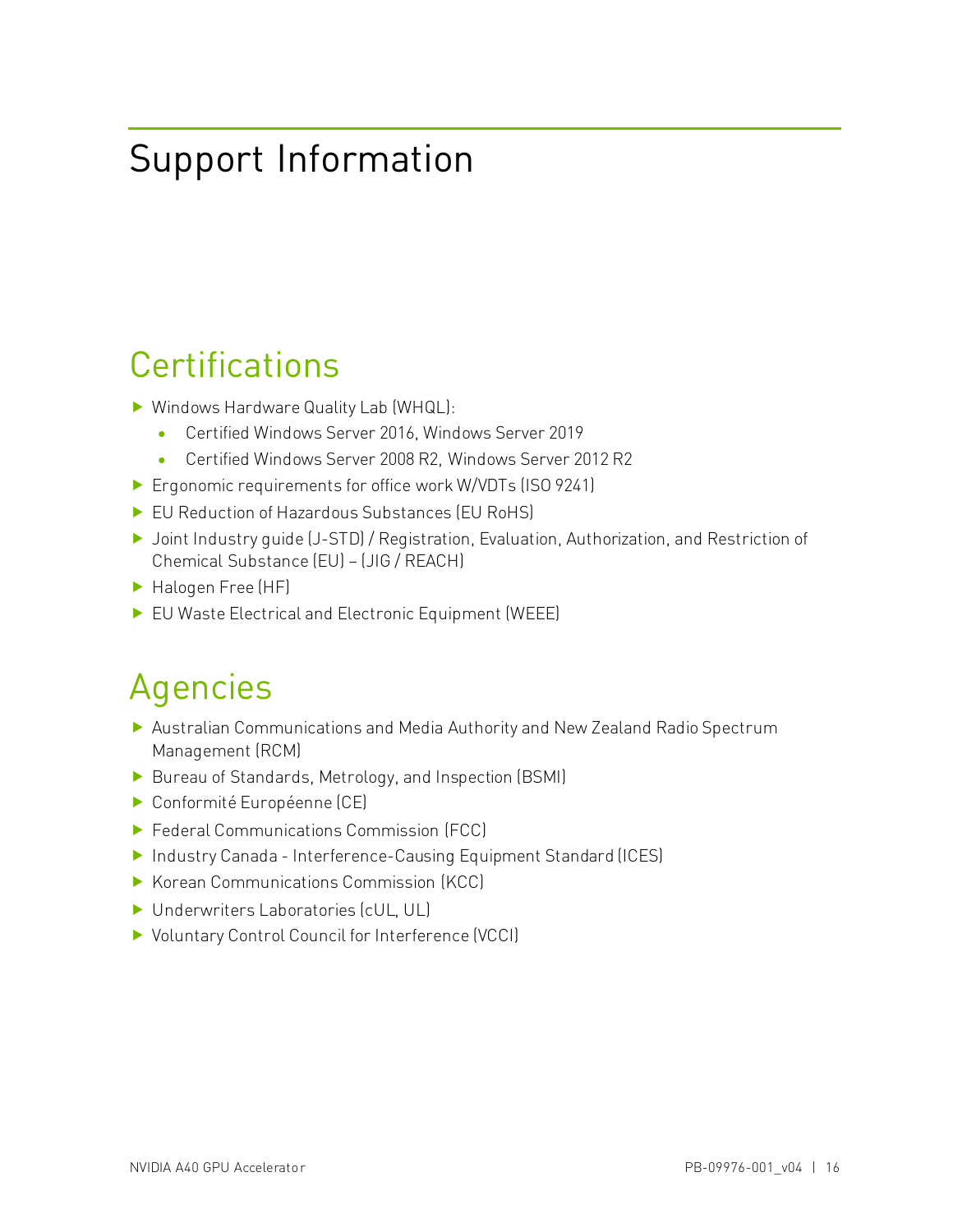## <span id="page-20-0"></span>Languages

<span id="page-20-1"></span>[Table 9](#page-20-1) lists the languages supported for the NVIDIA A40 card.

| Languages                     | Windows <sup>1</sup> | <b>Linux</b> |
|-------------------------------|----------------------|--------------|
| English (US)                  | Yes                  | Yes          |
| English (UK)                  | Yes                  | Yes          |
| Arabic                        | Yes                  |              |
| Chinese (Simplified)          | Yes                  |              |
| Chinese (Traditional)         | Yes                  |              |
| Czech                         | Yes                  |              |
| Danish                        | Yes                  |              |
| Dutch                         | Yes                  |              |
| Finnish                       | Yes                  |              |
| French (European)             | Yes                  |              |
| German                        | Yes                  |              |
| Greek                         | Yes                  |              |
| Hebrew                        | Yes                  |              |
| Hungarian                     | Yes                  |              |
| Italian                       | Yes                  |              |
| Japanese                      | Yes                  |              |
| Korean                        | Yes                  |              |
| Norwegian                     | Yes                  |              |
| Polish                        | Yes                  |              |
| Portuguese (Brazil)           | Yes                  |              |
| Portuguese (European/Iberian) | Yes                  |              |
| Russian                       | Yes                  |              |
| Slovak                        | Yes                  |              |
| Slovenian                     | Yes                  |              |
| Spanish (European)            | Yes                  |              |
| Spanish (Latin America)       | Yes                  |              |
| Swedish                       | Yes                  |              |
| Thai                          | Yes                  |              |
| Turkish                       | Yes                  |              |

### Table 8. Languages Supported

Note:

1 Microsoft Windows 7, Windows 8, Windows 8.1, Windows 10, Windows Server 2008 R2, Windows Server 2012 R2, and Windows 2016 are supported.